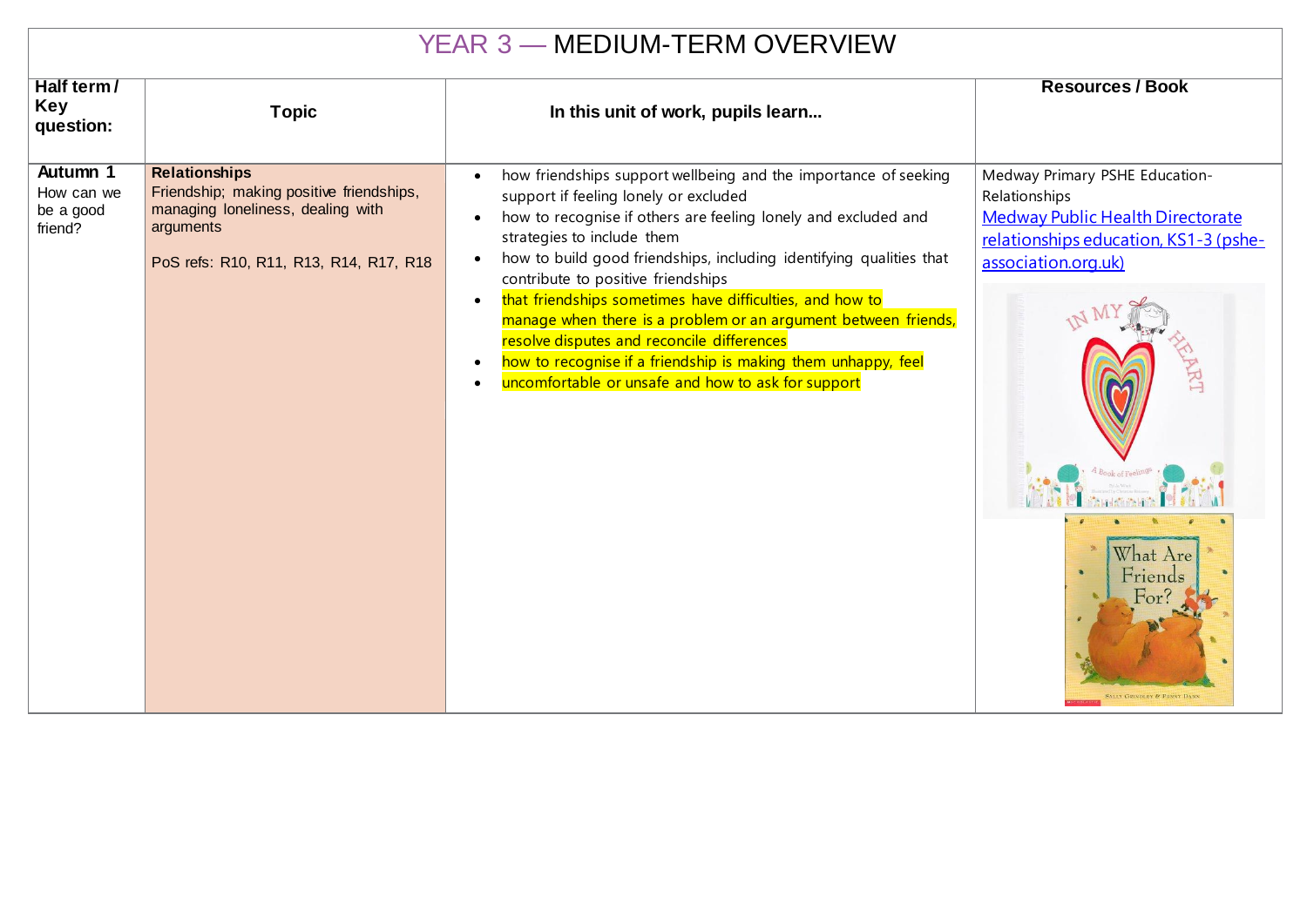|  | Autumn 2<br>What keeps us<br>safe? | <b>Health and wellbeing</b><br>Keeping safe; at home and<br>school; our bodies; hygiene;<br>medicines and household<br>products<br>PoS refs: H9, H10, H26, H39,<br>H30, H40, H42, H43, H44, R25,<br>R26, R28, R29 | how to recognise hazards that may cause harm or injury and what they Keeping children safe   NSPCC<br>should do to reduce risk and keep themselves (or others) safe<br>how to help keep their body protected and safe, e.g. wearing a seatbelt,<br>protective clothing and stabilizers<br>that their body belongs to them and should not be hurt or<br>$\bullet$<br>touched without their permission; what to do and who to tell if they<br>feel uncomfortable<br>how to recognise and respond to pressure to do something that<br>makes them feel unsafe or uncomfortable (including online)<br>how everyday health and hygiene rules and routines help people stay<br>$\bullet$<br>safe and healthy (including how to manage the use of medicines, such as<br>for allergies and asthma, and other household products, responsibly)<br>how to react and respond if there is an accident and how to<br>$\bullet$<br>deal with minor injuries e.g. scratches, grazes, burns<br>what to do in an emergency, including calling for help and<br>speaking to the emergency services (Last taught year 1) | The Royal Society for the Prevention of<br><b>Accidents - RoSPA</b><br>Drug and alcohol PowerPoint lesson<br>plans   www.pshe-association.org.uk<br>(pshe-association.org.uk) |
|--|------------------------------------|-------------------------------------------------------------------------------------------------------------------------------------------------------------------------------------------------------------------|-----------------------------------------------------------------------------------------------------------------------------------------------------------------------------------------------------------------------------------------------------------------------------------------------------------------------------------------------------------------------------------------------------------------------------------------------------------------------------------------------------------------------------------------------------------------------------------------------------------------------------------------------------------------------------------------------------------------------------------------------------------------------------------------------------------------------------------------------------------------------------------------------------------------------------------------------------------------------------------------------------------------------------------------------------------------------------------------------------|-------------------------------------------------------------------------------------------------------------------------------------------------------------------------------|
|--|------------------------------------|-------------------------------------------------------------------------------------------------------------------------------------------------------------------------------------------------------------------|-----------------------------------------------------------------------------------------------------------------------------------------------------------------------------------------------------------------------------------------------------------------------------------------------------------------------------------------------------------------------------------------------------------------------------------------------------------------------------------------------------------------------------------------------------------------------------------------------------------------------------------------------------------------------------------------------------------------------------------------------------------------------------------------------------------------------------------------------------------------------------------------------------------------------------------------------------------------------------------------------------------------------------------------------------------------------------------------------------|-------------------------------------------------------------------------------------------------------------------------------------------------------------------------------|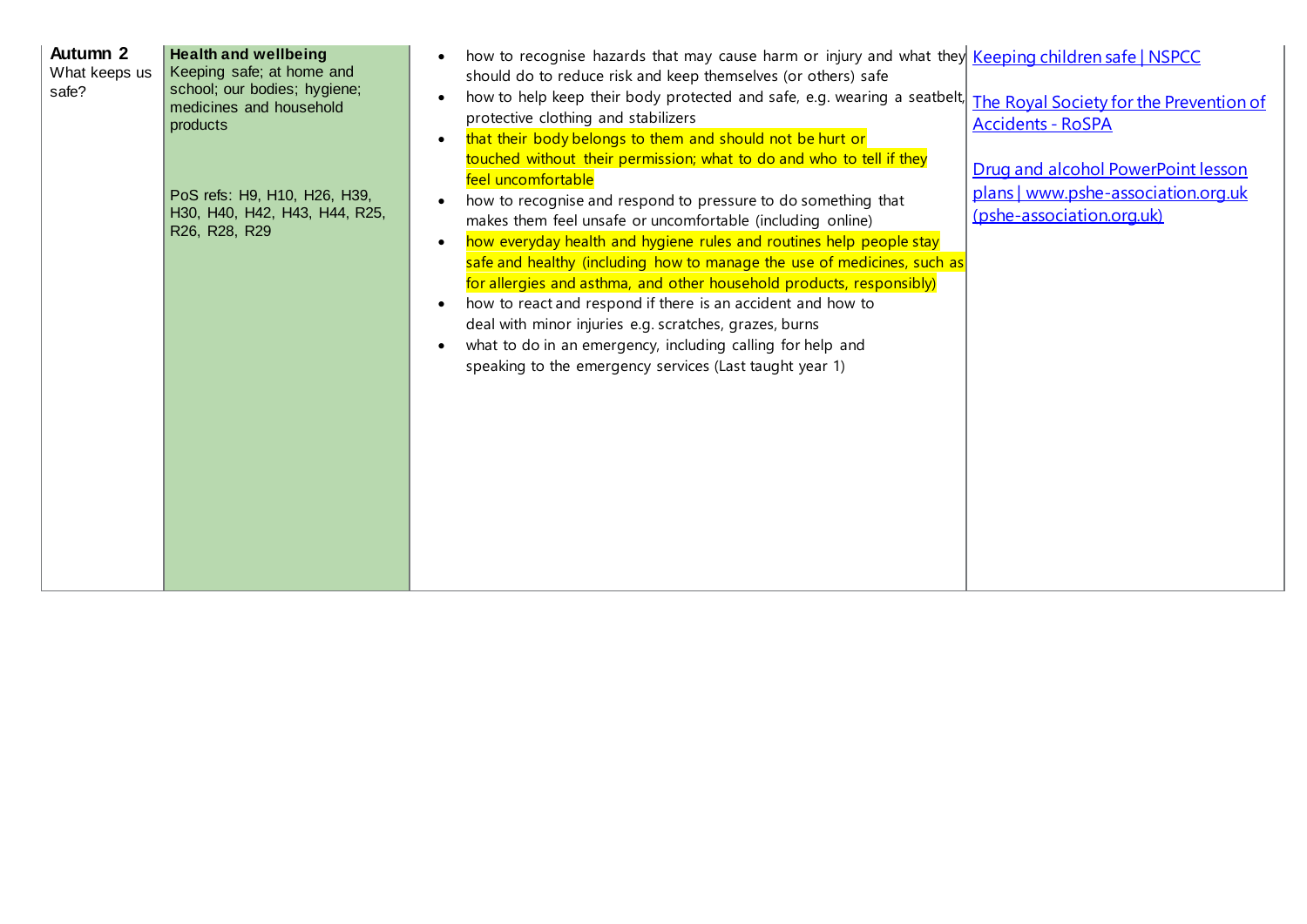| <b>Spring 1</b> | <b>Relationships</b>                   | how families differ from each other (including that not every family has the | Families and Relationships - lesson plans       |
|-----------------|----------------------------------------|------------------------------------------------------------------------------|-------------------------------------------------|
| What are        | Families; family life; caring for each | same family structure, e.g. single parents, same sex parents, step-          | for primary schools (stonewall.org.uk)          |
| families like?  | other                                  | parents, blended families, foster and adoptive parents)                      |                                                 |
|                 |                                        | how common features of positive family life often include                    | <b>NSPCC Share Aware</b>                        |
|                 | PoS refs: R5, R6, R7, R8, R9           | shared experiences, e.g. celebrations, special days or holidays              | <b>Share Aware resources for schools</b>        |
|                 |                                        | how people within families should care for each other and the                | and teachers   NSPCC Learning                   |
|                 |                                        | different ways they demonstrate this                                         |                                                 |
|                 |                                        | how to ask for help or advice if family relationships are making them feel   | The Adoptables' Schools Toolkit                 |
|                 |                                        | unhappy, worried or unsafe                                                   | (coramlifeeducation.org.uk)                     |
|                 |                                        | <b>HANDFUL OF BUTTONS</b>                                                    |                                                 |
|                 |                                        |                                                                              |                                                 |
|                 |                                        |                                                                              |                                                 |
|                 |                                        |                                                                              |                                                 |
| <b>Spring 2</b> | Living in the wider world              | how they belong to different groups and communities, e.                      | Inclusion, belonging & addressing               |
| What makes a    | Community; belonging to groups;        | clubs, classes/year groups                                                   | extremism - KS1-2   www.pshe-                   |
| community?      | similarities and differences; respect  | what is meant by a diverse community; how different groups<br>$\bullet$      | association.org.uk (pshe-                       |
|                 | for others                             | make up the wider/local community around the school<br>$\bullet$             | association.org.uk)                             |
|                 | PoS refs: R32, R33, L6, L7, L8         | how the community helps everyone to feel included and values                 |                                                 |
|                 |                                        | the different contributions that people make                                 | Moving & moving home KS2 lesson plan            |
|                 |                                        | how to be respectful towards people who may live differently to them         | www.pshe-association.org.uk (pshe-              |
|                 |                                        |                                                                              | association.org.uk)                             |
|                 |                                        |                                                                              |                                                 |
|                 |                                        |                                                                              | <b>Premier League Primary Stars   Diversity</b> |
|                 |                                        | Ben Faulks & David Tazzyman                                                  | (plprimarystars.com)                            |
|                 |                                        | <b>What</b>                                                                  |                                                 |
|                 |                                        |                                                                              |                                                 |
|                 |                                        | me                                                                           |                                                 |
|                 |                                        | $\bf a$                                                                      | The Smeds and the                               |
|                 |                                        |                                                                              | Smoos                                           |
|                 |                                        |                                                                              |                                                 |